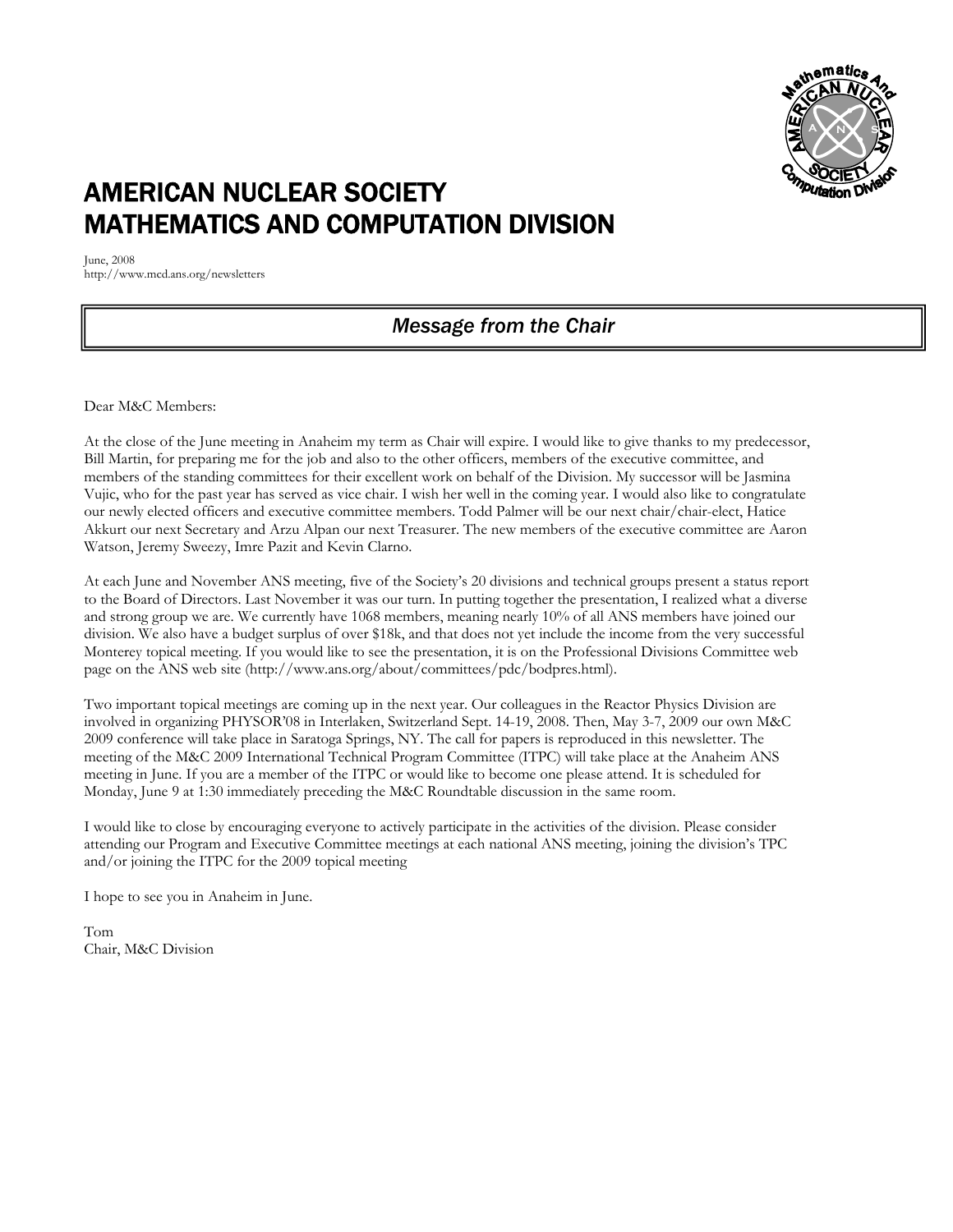# *2008 ANS Summer meeting: Anaheim, California*

**Sleeping Beauty's Castle at Disneyland in Anaheim, California** 

**Mathematics and Computation Division Sessions: (Parenthesis indicates co-sponsorship)** 

### **SUNDAY, 8 June 2008 11:00 a.m. – 1:00 p.m.**

Computational Medical Physics Working Group: Adventure B

**SUNDAY, 8 June 2008 11:00 a.m. – 1:00 p.m.** MCD-RPSD Joint Benchmark Meeting: Adventure B

**SUNDAY, 8 June 2008 1:00 p.m. - 2:00 p.m.** Program Committee Meeting: Dreams A

### **SUNDAY, 8 June 2008 2:00 p.m. - 4:00 p.m.** Executive Committee Meeting: Dream A

### **MONDAY, 9 June 2008 p.m.**

Current Issues in Computational Methods – Roundtable

### **TUESDAY, 10 June 2008 a.m.**

Transport Methods: General I (Reactor Analysis Methods)

### **TUESDAY, 10 June 2008 p.m.**

Computational and Mathematical Modeling for Radiation Detection and Measurement - I

(Advancements in Multi-Physics Reactor Simulation)

### **WEDNESDAY, 11 June 2008 a.m.**

Computational Methods: General

### **WEDNESDAY, 11 June 2008 a.m.**

Computational and Mathematical Modeling for Radiation Detection and Measurement – II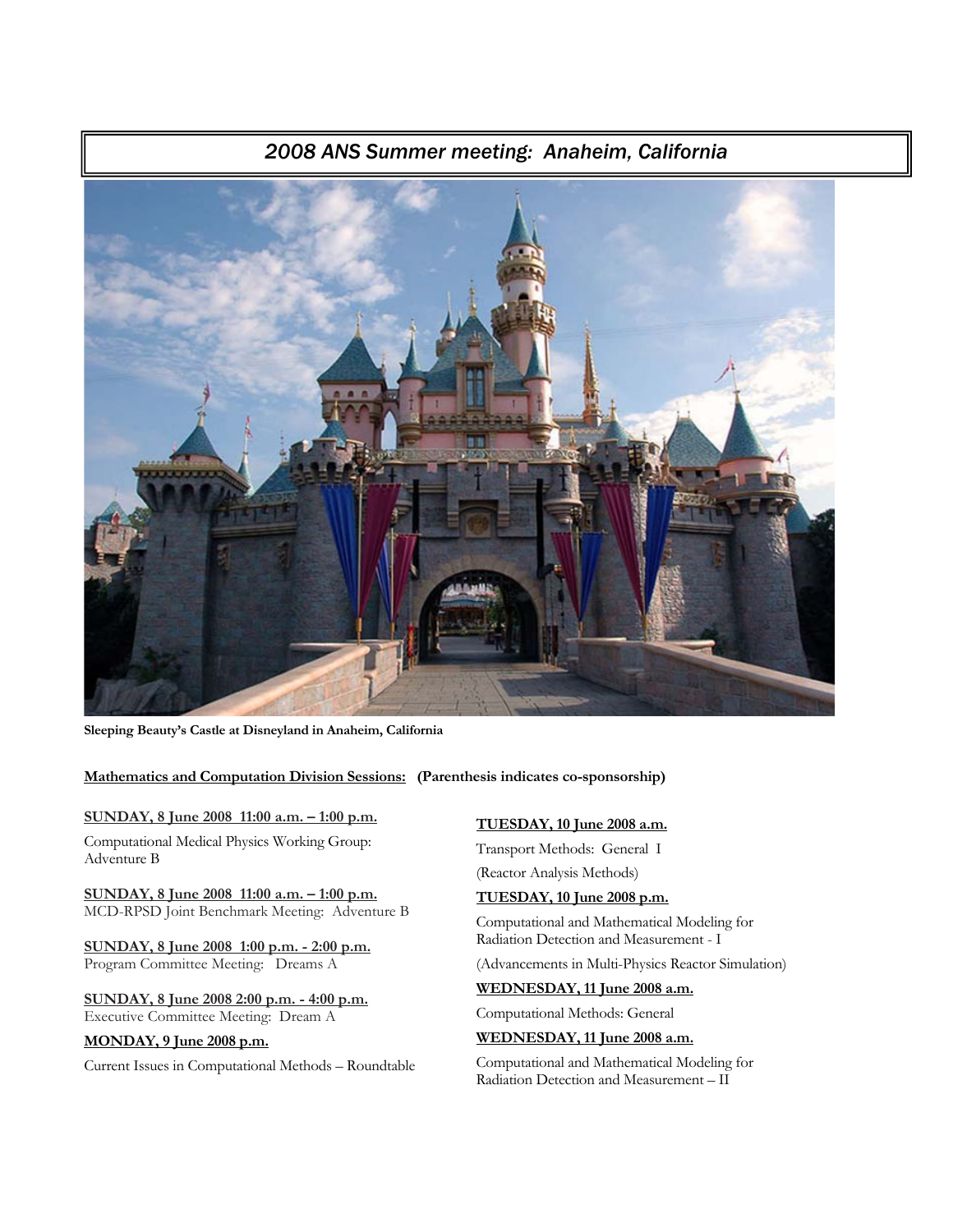### *Program Committee*

### **2008 PHYSOR – International Conference on the Physics of Reactors**

The 2008 PHYSOR meeting is taking place at the Kursaal Conference Center, Interlaken, Switzerland September 14–19, 2008. The early registration deadline is 14 June 2008. Please see the conference website for more details (http://www.physor2008.ch/index.shtml)

Main Topic Areas include:

- Neutronics Calculations and Experiments
- Reactor Analysis Methods
- Fuel and Core Design
- Fuel Cycle Physics
- Advanced Systems
- Nuclear Power and Sustainable Development

Workshops include:

- Monte Carlo: Advances and Challenges
- Reactors for Actinide Management

### **2009 Mathematics and Computational Topical Meeting**

Reactor Materials Challenges

- Nuclear Safety Analysis and Multi-physics
- Experimental Facilities for Safety Research
- Biomedical and Other Non-Power Applications

The 2009 International Conference on Mathematics, Computational Methods and Reactor Physics will be held May 3-7, 2009 in **Saratoga Springs, New York** . It is being organized by the Northeast New York local section, and will be held at the Saratoga Hotel (formerly known as the Saratoga Hotel and Conference Center). A 1500-word summary must be submitted electronically no later than September 30, 2008.

The subject categories include:

- Deterministic Transport Theory Methods
- Monte Carlo Transport Theory Methods
- Hybrid Methods in Particle Transport
- Perturbation and Variational Methods
- Computational Fluid Dynamics
- Computational Environmental Science
- Nuclear Data Methods and Analysis
- Criticality and Safety Analysis
- Computational Materials Science
- High-Performance / Large-Scale Computing
- High-Impact Software Design
- Characteristic and Diffusion Theory **Methods**
- Nuclear Reactor Analysis
- Reactor Kinetics Methods
- Accelerators and Subcritical Systems
- Computational Plasma Physics
- Radiation Protection and Shielding
- Methods for Advanced Reactor Concepts
- Optimization Methods
- Computer Codes and Benchmarks (Poster Session)
- Multi-Physics Simulation Methods
- Computational Medical Physics
- Verification and Validation Methods

The conference website is available at http://local.ans.org/ne-ny/topical\_2009\_neny.html. Please see the full call for papers reproduced at the end of this newsletter.

### **IMPORTANT DATES:**

- 1500-Word Summary Deadline: September 30, 2008
- Notification to Authors: November 30, 2008
- Full Paper Submission: January 31, 2009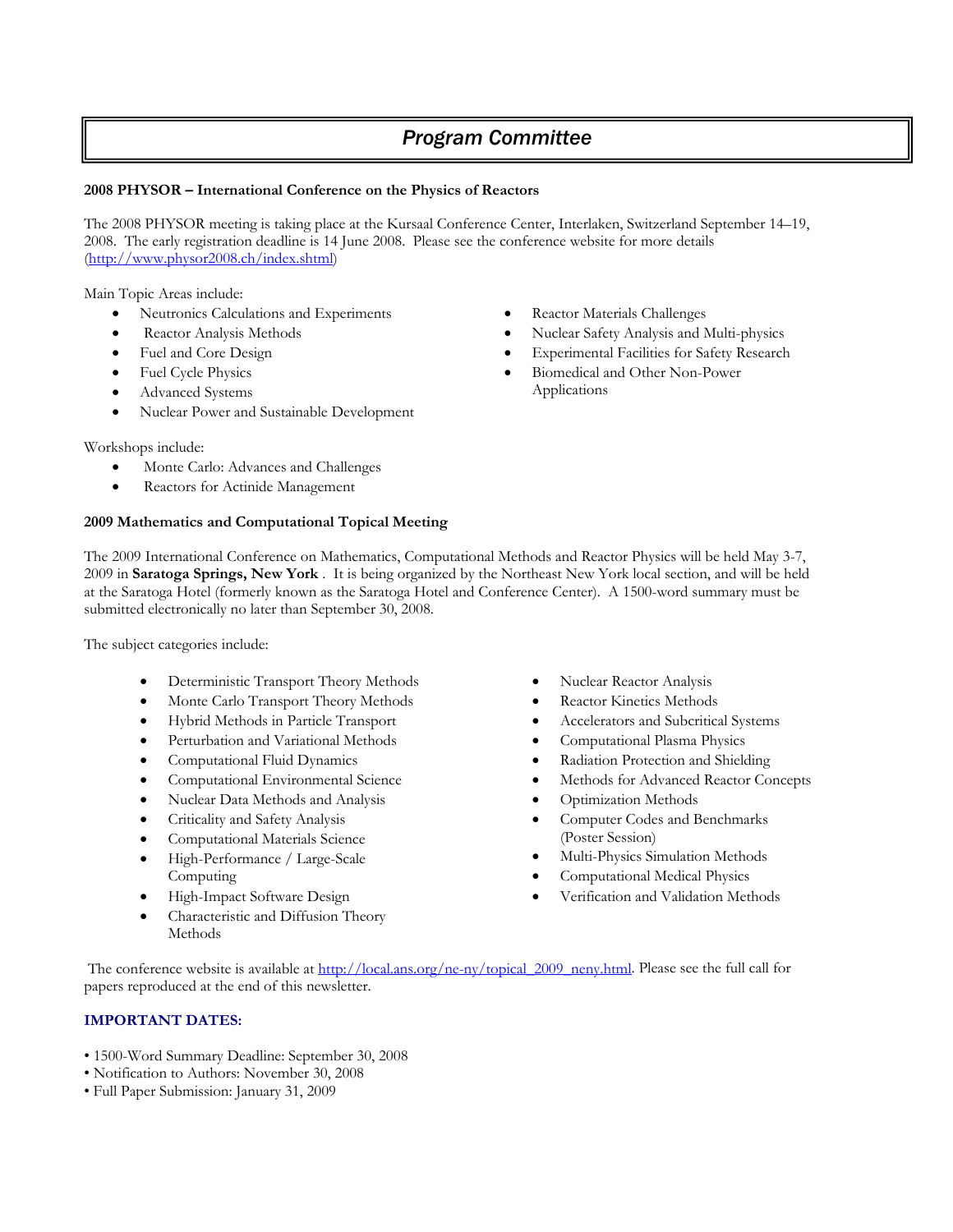### *Membership Committee*

Greetings MCD members!

The Mathematics and Computation Division is one of the smaller ANS divisions but our membership numbers have been growing. MCD has 1123 members as of April 2008 but approximately 136 are unpaid. Our membership is approximately the same as last year (1128 members) as compared to April 2007. Our student membership has dropped slightly from 238 in April 2007 to 231 in April 2008. We are still about 10% of the total ANS membership.

Please remember to renew your ANS National Membership dues and be sure to check off M&C as one of your divisions. You can have more than the two free divisions, for a small fee. ANS members who do not immediately renew will get three mailings, a monthly email reminder, and may get a telemarketing call. If the 2008 dues are not paid before July 2007, they are dropped from national and M&C membership. It is imperative to have folks pay their national dues by June.

### *2008 ANS-10 Standards*

The M&C Division sponsors the ANS-10 Standards Subcommittee. ANS-10 currently has two Standards under development or revision.

ANSI/ANS-10.4-1987;R1988 **Guidelines for the Verification and Validation of Scientific and Engineering Computer Programs in the Nuclear Industry** is currently being revised. The new draft, titled **Verification and Validation of Non-Safety Related Scientific and Engineering Computer Programs for the Nuclear Industry** will provide criteria for the verification and validation of research and other non-safety-related software. The ANS-10.4 Working Group is currently resolving comments from the ANS N-17 Consensus Committee. Resolution of these comments is the last step before this draft becomes a Standard.

A new draft standard ANS-10.7, **Non-Real Time, High Integrity Software for the Nuclear Industr**y is being developed. This standard will address high integrity, non-real time safety analysis, design, simulation software includes calculations or simulations that can have critical consequences if errors are not detected, but that are so complex that typical peer reviews are not likely to identify errors. Because of the potential consequences of errors and the difficulty of timely detection and correction of errors in such software, this standard will need to go beyond verification and validation to include quality provisions not currently found in ANS 10.4.

The ANS-10.7 Working Group will meet on Thursday, June 12 at 7:00 a.m. in the Disneyland Hotel Dreams E room during the ANS Annual Meeting. All interested parties are invited to attend.

### *2008 MCD Election Report*

**Division Officers and Executive Committee Elected:** 

### **Chair**

Jasmina L. Vujic

**Vice Chair/Chair-Elect**

Todd S. Palmer

**Secretary**

Hatice Akkurt

**Welcome aboard!**

**Treasurer**

F. Arzu Alpan

**Executive Committee – 3 year term**

Kevin T. Clarno, Imre Pazsit Jeremy E. Sweezy, Aaron M. Watson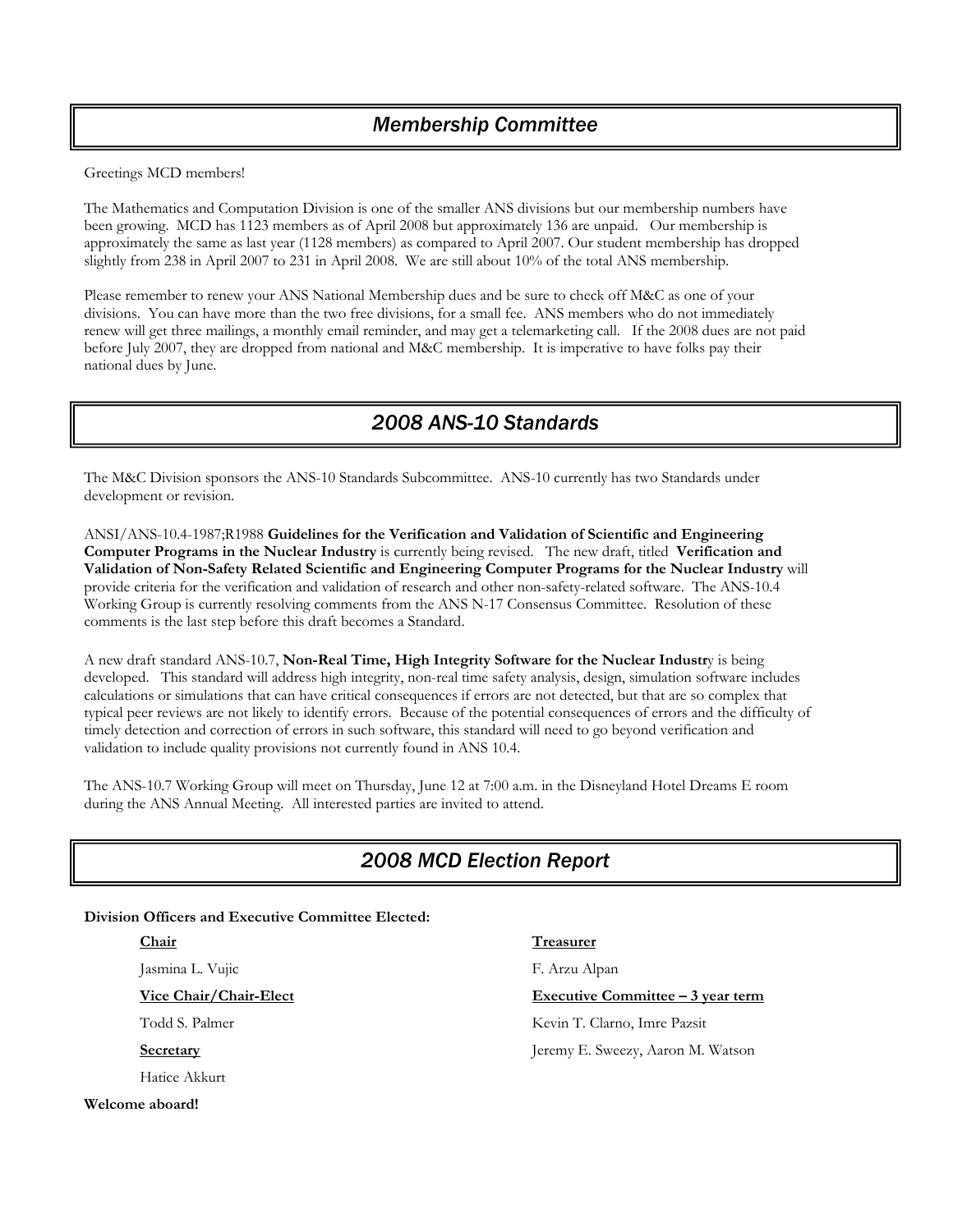### **2008-2009 ANS MATHEMATICS AND COMPUTATIONS DIVISION OFFICERS<sup>1</sup>**

| Chair:                  | Jasmina L. Vujic (Univ. of California - Berkeley, 510/643-8085, vujic@nuc.berkeley.edu) |
|-------------------------|-----------------------------------------------------------------------------------------|
| Vice-Chair/Chair Elect: | Todd S. Palmer (Oregon State University, 541/737-7064, palmerts@engr.orst.edu)          |
| Secretary:              | Hattice Akkurt (Oak Ridge National Laboratory, 865/576-3513, akkurth@ornl.gov)          |
| Treasurer:              | F. Arzu Alpan (Westinghouse Electric Company, 724/722-6134, alpanfa@westinghouse.com)   |

### **EXECUTIVE COMMITTEE**

- 2008 Piero Ravetto (Polit. De Torino, 39011-564-4443, piero.ravetto@polito.it)
- 2008 Robert Roy (Ecole Polyt. De Montreal (EPM), 514/340-4262, robert.roy@polymtl.ca)
- 2008 Richard Sanchez (CEA de Saclay, 33-01-5908-5404, richard.sanchez@cea.fr)
- 2008 Taro Ueki (Univ. of New Mexico, 505/277-7964, tueki@unm.edu)
- 2009 Thomas A. Brunner (Sandia National Laboratory, 505/844-1253, tabrunn@sandia.gov)
- 2009 Sara A. Pozzi (Oak Ridge National Laboratory, 865/576-8380, pozzisa@ornl.gov)
- 2009 Jean C. Ragusa (Texas A&M Univ., 979/862-2033, jean.ragusa@tamu.edu)
- 2010 Kevin T. Clarno (Oak Ridge National Laboratory, 865/574-9619, clarnokt@ornl.gov)<br>2010 Imre Pazsit (Chalmers University of Technology, +46/31 772 30 81, imre@chalmers..
- Imre Pazsit (Chalmers University of Technology, +46/31 772 30 81, imre@chalmers.se)
- 2010 Jeremy E. Sweezy (Los Alamos National Laboratory, 505/665-6204, *jsweezy@lanl.gov*)
- 2010 Aaron M. Watson (Knolls Atomic Power Laboratory, 518/395-4347, waatsam (a)kapl.gov)

### **BOARD LIAISON**

Harold McFarlane (INL, 208/533-7106, harold.mcfarlane@inl.gov)

### **CHAIRS OF STANDING DIVISION COMMITTEES**

| <b>FINANCE:</b>             | Arzu Alpan (Westinghouse Electric Company, 724/722-6134, alpanfa@westinghouse.com) |
|-----------------------------|------------------------------------------------------------------------------------|
| <b>HONORS &amp; AWARDS:</b> | Farzad Rahnema (Georgia Instit. Of Tech, farzad.rahnema@nre.gatech.edu)            |
| <b>MEMBERSHIP:</b>          | Madeline A. Feltus (USDOE, 202/506-0541, madeline.feltus@hq.doe.gov)               |
| NOMINATING:                 | Tom Sutton (Knolls Atomic Power Laboratory, 518/395-7047, sutton (a) kapl.gov)     |
| PROGRAM:                    | Dmitriy Anistratov (N.C. State Univ. 919/515-4353, anistratov@ncsu.edu) (Chair)    |
|                             | Todd Palmer (Oregon State U., 541/737-7064, palmerts@engr.orst.edu) (Asst. Chair)  |
| PUBLICITY:                  | Avneet Sood (LANL, 505/667-2119, sooda@lanl.gov)                                   |
| <b>STANDARDS:</b>           | Andy Smetana (Westinghouse SRC, 803/725-4192, andrew.smetana@srs.gov)              |
| <b>BENCHMARK:</b>           | Barry Ganapol (U. Arizona, 520/621-4728, cowboy.ganapol@nee.arizona.edu)           |

 $\overline{a}$ 

<sup>1</sup> **Editor's Message**: This newsletter will be issued twice a year and can be accessed electronically at

http://www.mcd.ans.org/newsletters . Please send your newsletter items and comments to me, Avneet Sood at Los Alamos National Laboratory, P.O. Box 1663 MS A143, Los Alamos, NM 87545; Tel: (505) 667-2119; email: sooda@lanl.gov.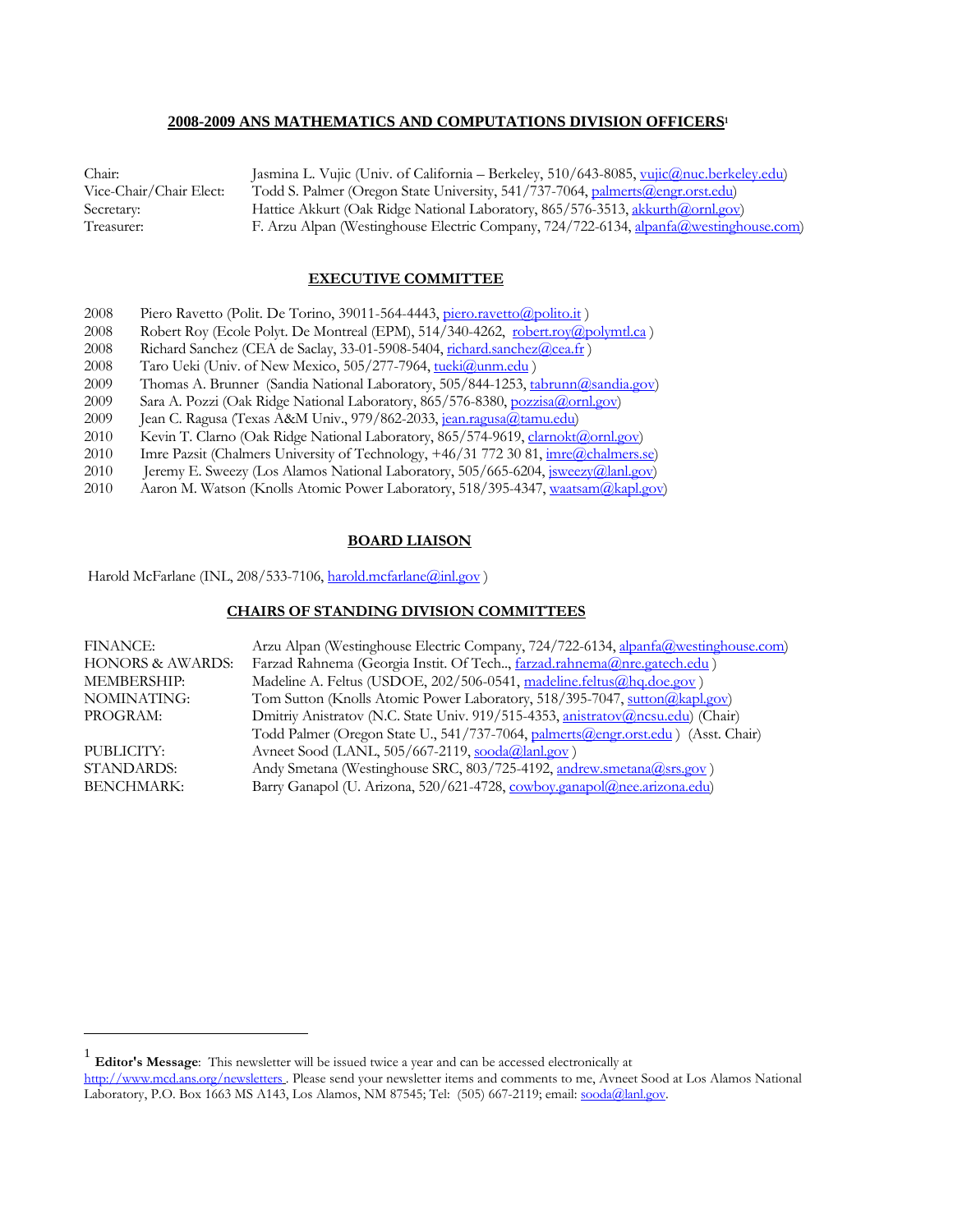

2009 International Conference on Mathematics, **Computational Methods & Reactor Physics** 

May 3-7, 2009 • The Saratoga Hotel & Conference Center • Saratoga Springs, NY, USA

# **LL FOR PAPERS**

Saratoga Springs sits at the foothills of the Adirondack Mountains in upstate New York, and is a modem town with a fairytale atmosphere. Best known for thoroughbred and hamess track racing, Saratoga also features many great museums. The legendary healing waters of the natural spas and the historical Victorian mansions make it a premier location to simply relax. Over one hundred popular restaurants and nightspots make Saratoga a destination like no other.

Contemporary style meets distinguished tradition at The **Saratoga Hotel and Con**ference Center. A fresh addition to the heart of the downtown scene, the Saratoga Hotel is just steps from over 50 restaurants. distinctive shops, sidewalk cafes, and thriving nightlife.



### The 2009 International Conference on **Mathematics, Computational Methods & Reactor**

**Physics** will provide an international forum to present and discuss recent research in mathematical modeling and computing as applied to nuclear engineering and particle transport. This conference is part of a series of topical meetings organized by the Mathematics and Computation Division of the American Nuclear Society and returns to Saratoga Springs, New York - the site of the 1997 conference in this series. The technical program will consist of plenary sessions, parallel oral presentation sessions, and poster sessions. There will also be one or more workshops.

### **Important Deadlines**

February 2008 September 30, 2008 November 30, 2008 January 31, 2009 January 2009

First Call for Papers Submission of 1500-Word Summaries Notification of Acceptance to Authors **Final Paper Submission** Open Registration

### **Contact Information**

### Website:

http://local.ans.org/ne-ny/topical\_neny\_2009.html **General Information:** 

Ray Gamino (ray.g.gamino@Imco.com) Thomas Sutton (thomas.m.sutton@Imco.com)

**Technical Program:** 

Brian Aviles (brian.n.aviles@Imco.com) Robert Grove (robert.e.grove@Imco.com) **Corporate Sponsorships:** 

### Cary Luken (MandC2009corporate@gmail.com) Workshops:

Charles Daily (charles.r.daily@Imco.com)

### **Meeting Organizers NENY ANS** &

### **Knolls Atomic Power Laboratory**

**Sponsoring ANS Divisions** MCD RPD **RPSD** 

**Technical Co-Sponsors AEN/NEA BNES KNS** CNS SIAM OECD SPEN

**General Chair** Ray Gamino

**Honorary Co-Chairs** M. Richard Mendelson Larry Foulke

**General Co-Chairs** Don Birks Thomas Sutton Yaron Danon

**Technical Program** Chairs Brian Aviles Robert Grove Enrico Sartori

Co-Chairs Robert Jacqmin Nam Zin Cho Dmitriy Anistratov **Todd Palmer** 

**Associate Chairs** Tim Donovan Michael Trbovich Aaron Watson Alison Stolle David Griesheimer

> **Corporate Liaisons** Cary Luken Hiep Hoang

> > **Workshops Charles Daily**

### WEBSITE: http://local.ans.org/ne-ny/topical\_2009\_neny.html